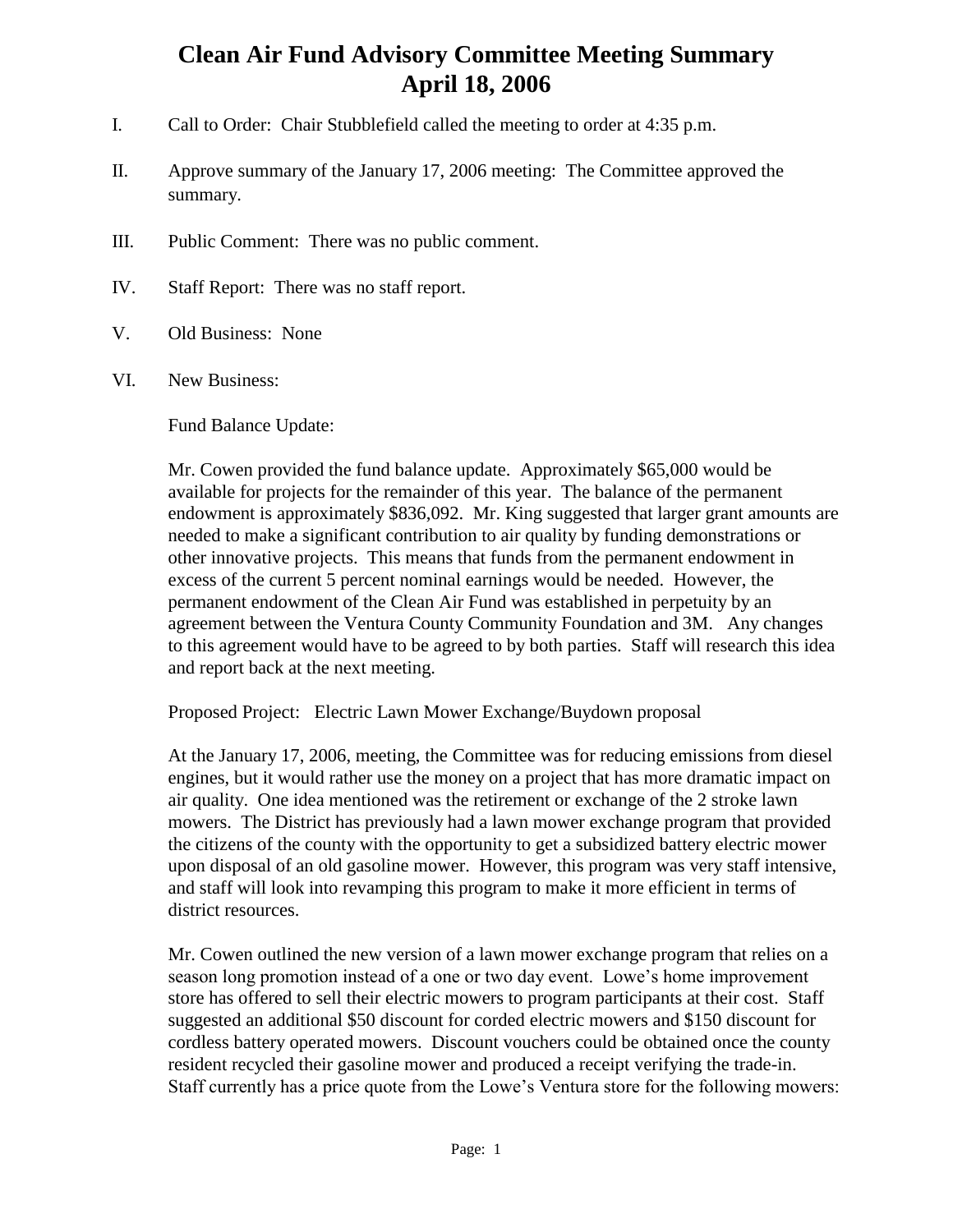| <b>Mower Description</b> Lowes Item Regular Price | #      |          | <b>Lowes Cost</b> |
|---------------------------------------------------|--------|----------|-------------------|
| <b>Black &amp; Decker</b>                         | 98446  | \$449    | \$389             |
| Cordless 19 inch                                  |        |          |                   |
| <b>Task Force Cordless</b>                        | 227685 | \$349    | \$289             |
| 20 inch                                           |        |          |                   |
| Black & Decker                                    | 147398 | \$229    | \$189             |
| 19 inch Electric                                  |        |          |                   |
| Task Force 18 inch                                | 227684 | \$159.98 | \$100             |
| Electric                                          |        |          |                   |

## Electric Mowers Available at Lowes

Note: Task Force is the Lowes house brand, normally seen on some of the tools they sell.

When you combine the lower cost offered by Lowe's with the incentive provided by the Clean Air Fund, you should get good participation in the program. The number of mowers to be exchange by the program ranges from 413 to 1,240 if \$62,000 is used for incentives with the balance (\$3,000) used for advertising and supplies. Each gasoline mower emits approximately 3.5 pound of combined NOx and ROC emissions. The costeffectiveness for the corded mowers is about \$2 per pound of pollutant reduced and about \$10 per pound of pollutant reduced for the cordlesss mower.

Questions were asked if other stores such as Home Depot or Sears would be another partner. Staff said that Lowe's Ventura store was the only company interested in the program. Staff is in the process of contacting the Simi Valley Lowe's store to see if there is interest in the east county. There was general interest in reviving the lawn mower exchange program, and the high gasoline prices would help to focus on the costs associated with gasoline mowers. Mr. Forsythe moved to recommend the proposal to the Air Pollution Control Board, and Mr. King seconded the motion. All committee members voted in support of the motion.

VII. Adjournment: The meeting was adjourned at 5:30 p.m..

Prepared by: Stan Cowen, Air Pollution Control District Staff